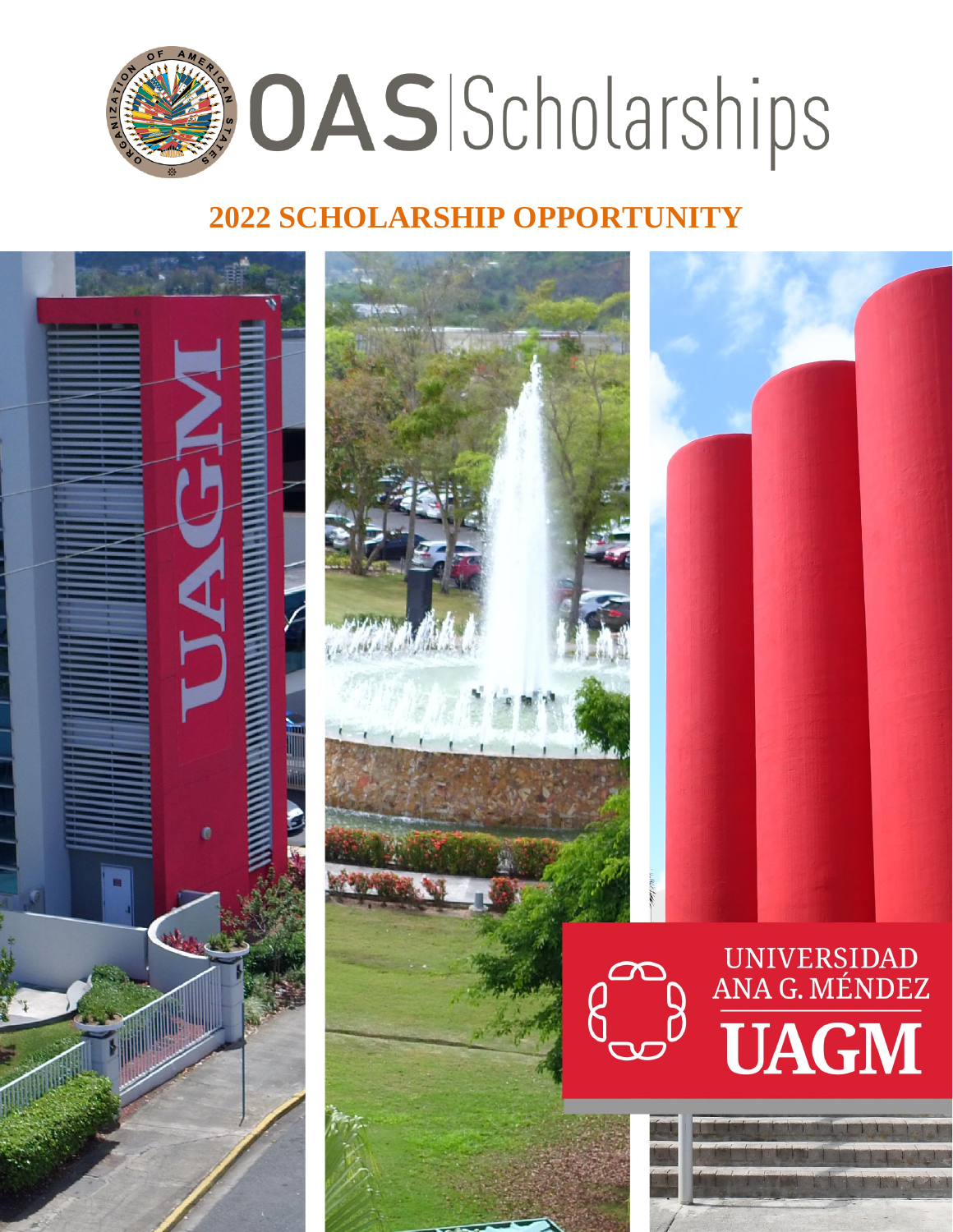### **ABOUT THE PARTNER INSTITUTIONS**

The OAS General Secretariat (GS/OAS) is the central and permanent organ of the [Organization of](http://www.oas.org/en/)  [American States](http://www.oas.org/en/) (OAS).

- ➢ Through its Department of Human Development, Education and Employment (DHDEE), GS/OAS supports [OAS member States](http://www.oas.org/en/member_states/default.asp) in creating policies and executing programs that promote human capacity development at all educational levels.
- ➢ By enabling formative opportunities to citizens, DHDEE strengthens democratic values and security under the framework of regional integration.
- ➢ DHDEE does this: (i) by supporting the efforts of OAS member states to improve the quality of and equity in education; and (ii) by assisting the citizens of the Americas in realizing their full potential by giving them access to knowledge and skills through training that improves the standard of living for individuals, families and communities in the region.

#### The **Ana G. Mendez University** (UAGM)

- ➢ The *Universidad Ana G. Méndez* is a not-profit institution in operations since 1949.
- $\triangleright$  With approximately 30,000 students, it is the largest private university in Puerto Rico.
- ➢ It is accredited by the Middle States Commission on Higher Education (MSCHE) and licensed by the Board of Postsecondary Institutions of Puerto Rico (JIP).
- ➢ It has three main campuses and nine university centers around the island.
- $\triangleright$  The institution owns the only television channel in Puerto Rico affiliated with the Public Broadcasting Service (PBS). EEUU.
- $\triangleright$  The UAGM offers flexible programs designed to help prepare professionals in their field of study.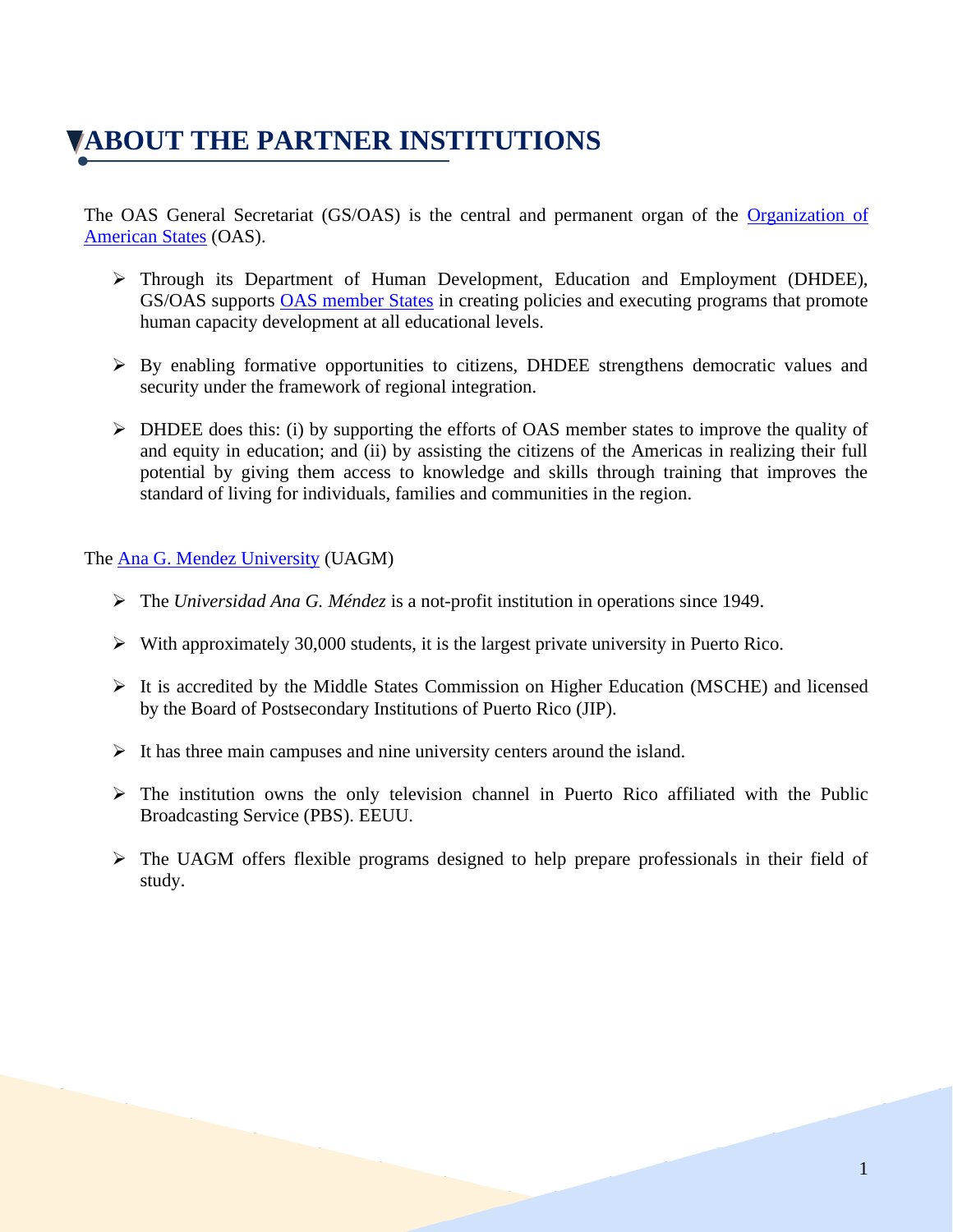# **SCHOLARSHIP OVERVIEW**

| <b>PROGRAM:</b>   | Academic Programs as listed in Annex I below.                                                                                                                                                                                                                                                                             |
|-------------------|---------------------------------------------------------------------------------------------------------------------------------------------------------------------------------------------------------------------------------------------------------------------------------------------------------------------------|
| <b>MODALITY:</b>  | Onsite                                                                                                                                                                                                                                                                                                                    |
| <b>LANGUAGE:</b>  | <b>Spanish and English</b>                                                                                                                                                                                                                                                                                                |
| <b>DURATION:</b>  | From 2 to 5 years                                                                                                                                                                                                                                                                                                         |
| <b>DEADLINES:</b> | <b>Complete admission to the university and Scholarship application</b><br>through the landing page<br>https://anagmendez.net/international-scholarships/index_es.html<br><b>Onsite</b><br>Open enrollment throughout the year<br>Deadline for Scholarship application<br><b>September 15, 2022</b>                       |
| <b>CALENDAR:</b>  | <b>Onsite</b><br>August, October, January, March<br>(The student has the option, except for some programs, to start in the<br>months above mentioned)                                                                                                                                                                     |
| <b>BENEFITS:</b>  | 50% tuition waiver for Scholarship Recipients from Ana G. Méndez<br>$\bullet$<br><b>University On-site</b><br>The OAS shall cover a one-time tuition allowance of USD \$4,000 to<br>$\bullet$<br>the first 15 students that enroll in the programs to help defray the cost<br>of tuition only in the first year of study. |

Scholarship benefits are subject to the academic performance of the scholarship recipient and based on the availability of funds. In order to receive these benefits, the scholarship recipient should not be reported with an unsatisfactory academic performance due to absences or failing courses.

*Note: The General Secretariat of the Organization of American States (GS/OAS) reserves the right to cancel this scholarship announcement at any time during the process. The GS/OAS and its staff will not be responsible for any action that derives from the information in this announcement.*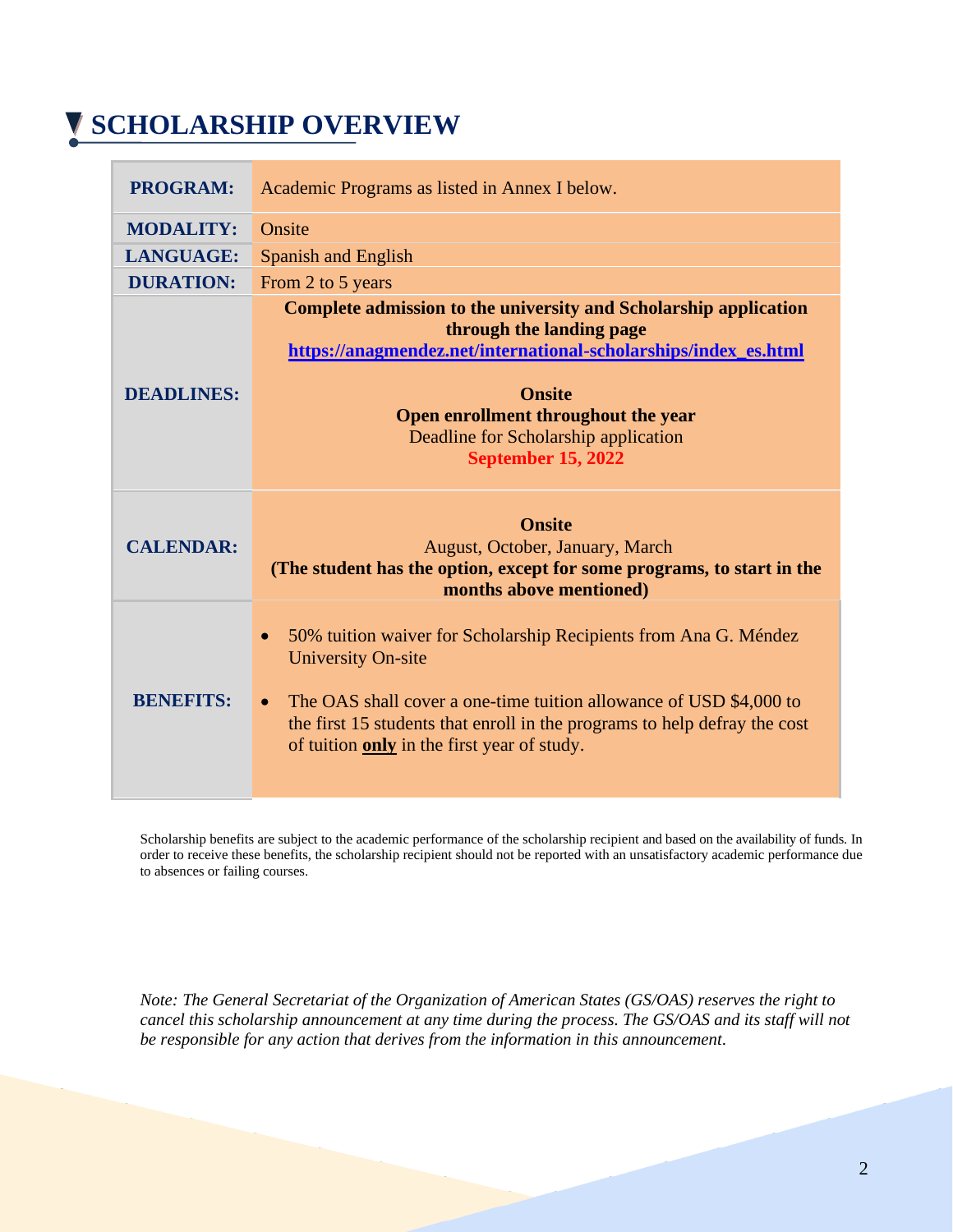# **APPLICATION FOR ADMISSION INFORMATION**

- $\checkmark$  Before applying for admission, applicants are encouraged to read the program description, and ensure that the study area fulfills their expectations and interests. Please visit: [https://anagmendez.net/international-scholarships/index\\_es.html](https://anagmendez.net/international-scholarships/index_es.html) to understand admission requirements to the program of study.
- $\checkmark$  Applicants should begin the admission process to the degree program covered by this scholarship program. For more information on the application for admission process, please visit the following link: [https://anagmendez.net/international-scholarships/index\\_es.html.](https://anagmendez.net/international-scholarships/index_es.html)

## **SCHOLARSHIP APPLICATION PROCESS**

To apply for an OAS – UAGM PAEC scholarship, applicants must complete the application form available at [https://anagmendez.net/international-scholarships/index\\_es.html](https://anagmendez.net/international-scholarships/index_es.html) by or before the deadlines indicated.

- ➢ **Complete UAGM admission process and submit required documentation.**
- ➢ **UAGM will evaluate the candidates that comply with requirements to be admitted.**
- ➢ **Only applicants who have been admitted to UAGM will be considered for the scholarship.**

#### **EXPENSES NOT COVERED BY THIS SCHOLARSHIP**

Expenses not covered by this scholarship, and which are the sole responsibility of the scholarship recipients, are:

- $\checkmark$  50 % of the remaining tuition cost,
- $\checkmark$  application fees,
- $\checkmark$  housing costs,
- $\checkmark$  meal plans,

#### **FINANCIAL RESPONSIBILITY OF SCHOLARSHIP RECIPIENTS**

- $\checkmark$  Round trip airfare,  $\checkmark$  health Insurance fees,
- $\checkmark$  Books and Study Materials,
- $\checkmark$  Visa fees
- $\checkmark$  any additional fees associated not included in the OAS-UAGM Scholarship.
- $\checkmark$  Applicants can also apply for the [Rowe Fund,](http://www.oas.org/en/rowefund/default.asp) which is an educational loan program of the OAS that helps citizens from Latin America and the Caribbean to finance their studies in accredited universities across the United States by awarding **interest-free loans** of up to US\$15,000 dollars.
	- o We are excited to share with you **[The Financial Aid Guide for Studies in the U.S](https://www.oas.org/en/rowefund/FinancialAidGuideForUS-Studies.pdf)**. This booklet features a useful listing of financial aid opportunities sorted by country of residence. Check out the listing of scholarships, grants, fellowships and loans, collected by the [Rowe Fund](http://www.oas.org/en/rowefund) program of the Organization of American States. For over seventy years, the Rowe Fund has granted interest-free student loans for university studies in the U.S. to supplement other sources of financing.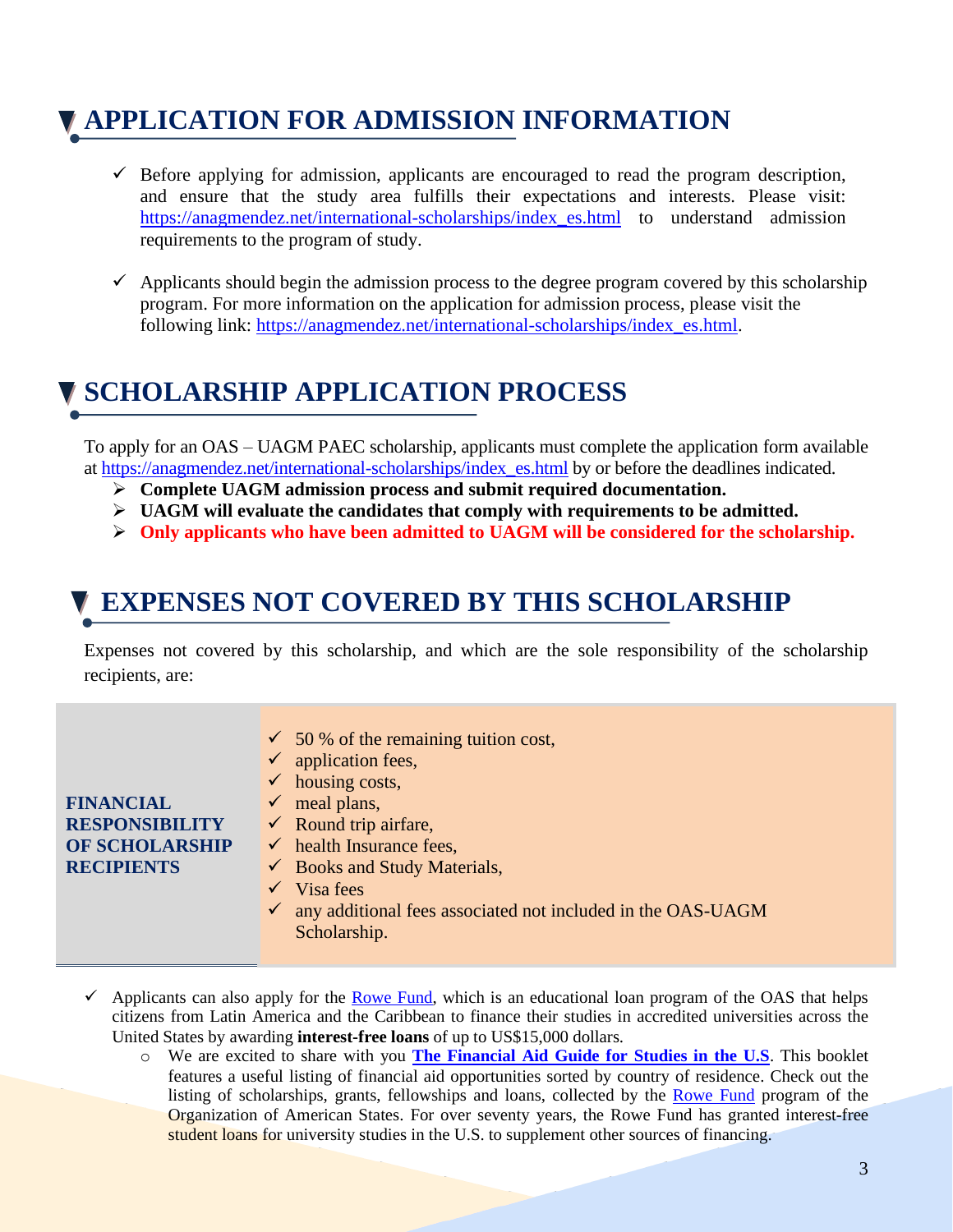

To be considered for this scholarship opportunity, an applicant must:

- $\triangleright$  Be a new applicant.
	- o This scholarship opportunity is open to new applicants who are from an OAS member state and are not an OAS-UAGM scholarship recipient.
- ➢ Be a citizen and/or permanent legal resident of any [OAS member state,](http://www.oas.org/en/member_states/default.asp) except the United States.
	- o *Applicants from Argentina must fill out a required form through the following link; <http://www.oas.org/en/scholarships/PAEC/2018/NOTA-SOLICITUD-DGCIN-2017.doc> and send it to the [National Liaison Office](http://www.oas.org/en/scholarships/regularprogram/one.asp) (ONE) in Argentina.*

The following applicants are ineligible:

- Current OAS scholarship holders and citizens and or permanent residents of the United States.
- GS/OAS staff and their immediate relatives or GS/OAS consultants
- $\otimes$  OAS Permanent officials and their immediate relatives.

## **SCHOLARSHIP SELECTION CRITERIA:**

- $\checkmark$  The merits and overall credentials of the candidate, including his/her academic and professional background;
- $\checkmark$  Geographical distribution of the applicants, taking into account the greater needs of the smaller and relatively less developed economies;
- $\checkmark$  Applicants whose essays portray the highest potential for impact upon return to their countries of origin; and
- $\checkmark$  Gender diversity.

#### **SCHOLARSHIP SELECTION PROCESS:**

**Selection**  UAGM and the OAS will select the scholarship awardees, based on the institution's Committee admission criteria. The names of the scholarship awardees will be published in September at [www.oas.org/scholarships.](http://www.oas.org/scholarships)

**Notification of**  UAGM will contact selected candidates by email with the scholarship offer and **selected**  instructions for the scholarship acceptance. **Applicants who are not selected will not candidates be contacted.**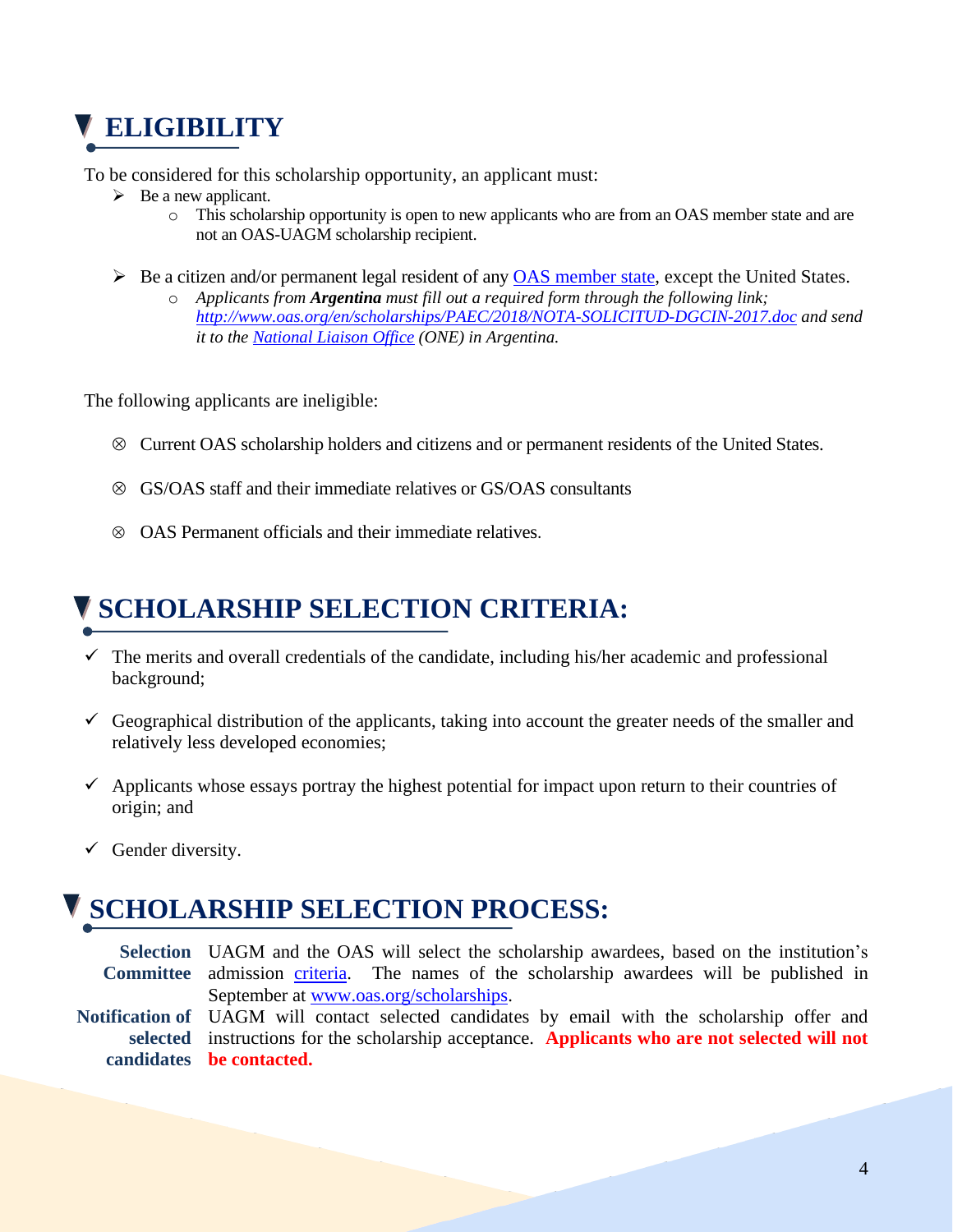# **DUTIES AND RESPONSIBILITY OF THE SCHOLARSHIP RECIPIENT:**

- $\checkmark$  The scholarship will be formally awarded only after the selected awardees have signed an OAS/ UAGM Acceptance Form, in which the awardees formally accept the scholarship and agree to its terms and conditions.
- $\checkmark$  Refrain from activities that are inconsistent with the student's guidelines, abiding by the regulations referred to in this Acceptance Form.
- $\checkmark$  Comply with all the academic guidelines and admission requirements requested by UAGM and submit to the updates of these guidelines and requirements made by the academic authorities at UAGM.
- $\checkmark$  Comply with the provisions indicated in the "Financial responsibilities of awardees."
- $\checkmark$  To retain the scholarship, Scholarship recipients should not have low academic performance (GPA must be at least equivalent to 3.0/4.0), due to absence from the program and/or course failure.
- $\checkmark$  The scholarship can be declined by the scholarship recipient before the start date of the program without financial penalties. However, if s/he declines the scholarship after that date without proof of force majeure, the OAS and UAGM may require the Scholarship recipient to reimburse all funding granted to her/him with the scholarship at the time in which the declination is processed.
- $\checkmark$  Commitment to return to work in their sponsoring country or legal residence in one of the OAS member states, or at an international organization, for at least the length of the duration of the scholarship. Failure to comply with this commitment, the GS/OAS and/or the UAGM could seek reimbursement for the total value of the scholarship awarded.

# **SCHOLARSHIP SELECTION PROCESS:**

Questions about this scholarship opportunity should be sent to  $\frac{\text{scholarships} @ \text{oas.org}}{\text{coas.org}}$  or to [https://anagmendez.net/international-scholarships/index\\_es.html](https://anagmendez.net/international-scholarships/index_es.html) with the subject "OAS - UAGM Scholarship Program"

## **FOR MORE INFORMATION:**

 $\mathbb{E}_{\text{Solvability} \text{WWW}.Oas.org/scholarships}$   $\mathbb{E}_{\text{Oasscholarships}}$  @OASscholarships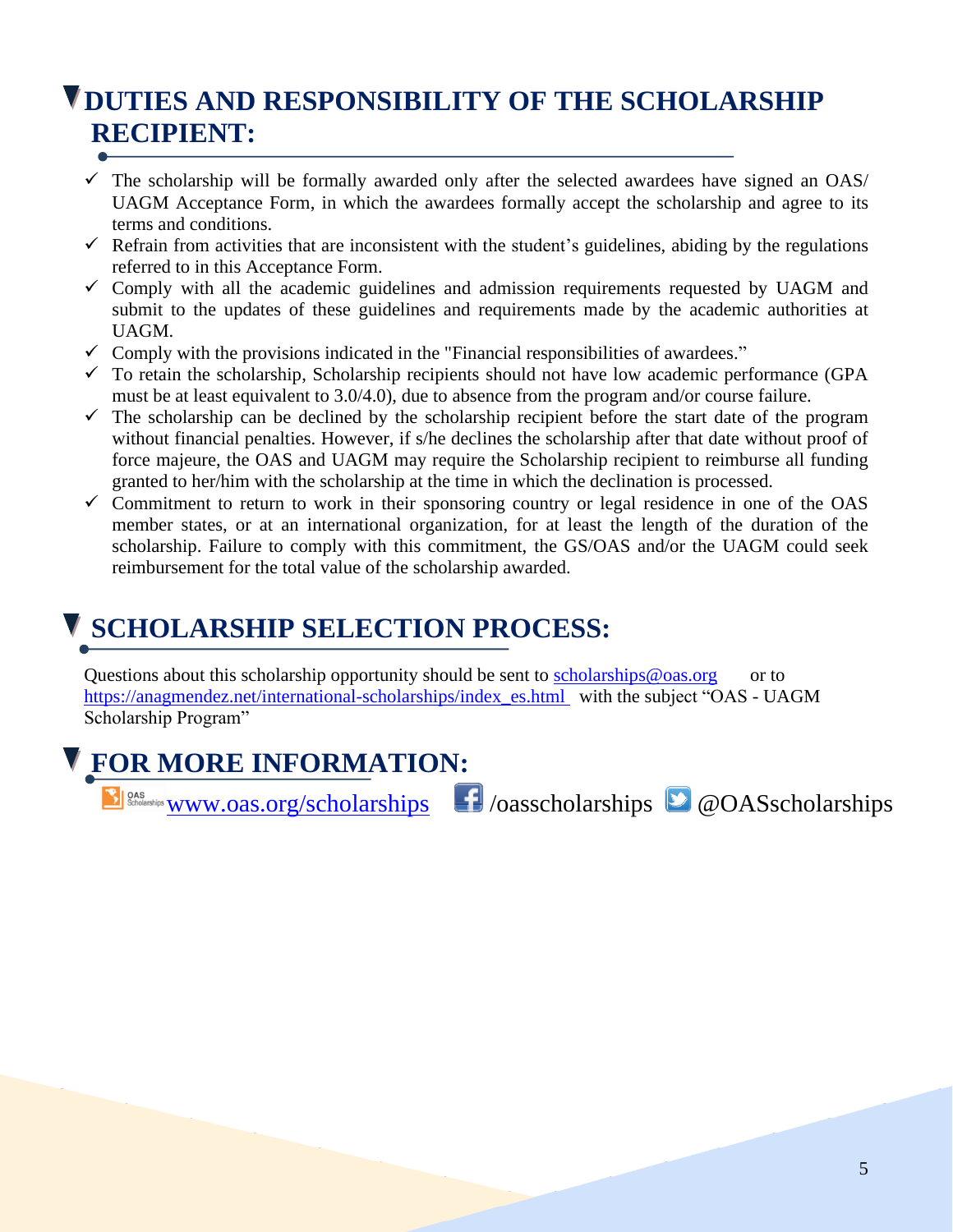#### **ANNEX 1**

#### **THE ACADEMIC PROGRAMS**

| $\#$           | <b>Name of Program</b>                                                                                                             | <b>Start dates</b>                                        | <b>Modality</b> | Language<br>of<br>instruction | <b>Tuition</b><br><b>Estimate</b><br>Cost (USD) | <b>Cost to be</b><br>covered by<br>the scholar | <b>Campus</b> |
|----------------|------------------------------------------------------------------------------------------------------------------------------------|-----------------------------------------------------------|-----------------|-------------------------------|-------------------------------------------------|------------------------------------------------|---------------|
| $\mathbf{1}$   | Maestría en<br>Administración de<br>Servicios de Salud con<br>especialidad en Gerencia<br>de Servicios de Salud                    | August 2022                                               | Onsite          | Spanish                       | \$11,142.00                                     | \$5,571.00                                     | Cupey         |
| $\overline{2}$ | Maestría en<br>Administración de<br>Empresas con<br>especialidad en Gerencia<br>y Liderazgo Estratégico<br>(modalidad acelerada)   | August 2022<br>October 2022<br>January 2023<br>March 2023 | Onsite          | Spanish                       | \$10,419.00                                     | \$5,209.50                                     | Cupey         |
| 3              | Maestría en<br>Administración de<br>Empresas con<br>especialidad en Liderazgo<br>en Gerencia de Proyectos<br>(modalidad acelerada) | August 2022<br>October 2022<br>January 2023<br>March 2023 | Onsite          | Spanish                       | \$10,419.00                                     | \$5,209.50                                     | Cupey         |
| 4              | Maestría en Artes en<br>Educación con<br>especialidad en<br>Enseñanza de Educación<br>Física Adaptada                              | August 2022<br>October 2022<br>January 2023<br>March 2023 | Onsite          | Spanish                       | \$9,836.00                                      | \$4,918.00                                     | Cupey         |
| 5              | Maestría en<br>Administración de<br>Empresas con<br>especialidad en Marketing                                                      | August 2022<br>October 2022<br>January 2023<br>March 2023 | Onsite          | Spanish                       | \$11,885.00                                     | \$5,942.50                                     | Cupey         |
| 6              | Maestría en<br>Administración de<br>Empresas con<br>especialidad en<br>Administración de<br><b>Recursos Humanos</b>                | August 2022<br>October 2022<br>January 2023<br>March 2023 | Onsite          | Spanish                       | \$11,745.00                                     | \$5,872.00                                     | Cupey         |
| $\tau$         | Maestría en Educación<br>con especialidad en<br>Educación Especial                                                                 | August 2022<br>October 2022<br>January 2023<br>March 2023 | Onsite          | Spanish                       | \$10,519.00                                     | \$5,259.50                                     | Cupey         |
| 8              | Maestría en Educación<br>con especialidad en<br>Administración de<br>Servicios Recreativos                                         | August 2022<br>October 2022<br>January 2023<br>March 2023 | Onsite          | Spanish                       | \$9,796.00                                      | \$4,898.00                                     | Cupey         |
| 9              | Maestría en Educación<br>con especialidad en<br>Emprendimiento<br>Deportivo                                                        | August 2022<br>October 2022<br>January 2023<br>March 2023 | Onsite          | Spanish                       | \$10,479.00                                     | \$5,239.50                                     | Cupey         |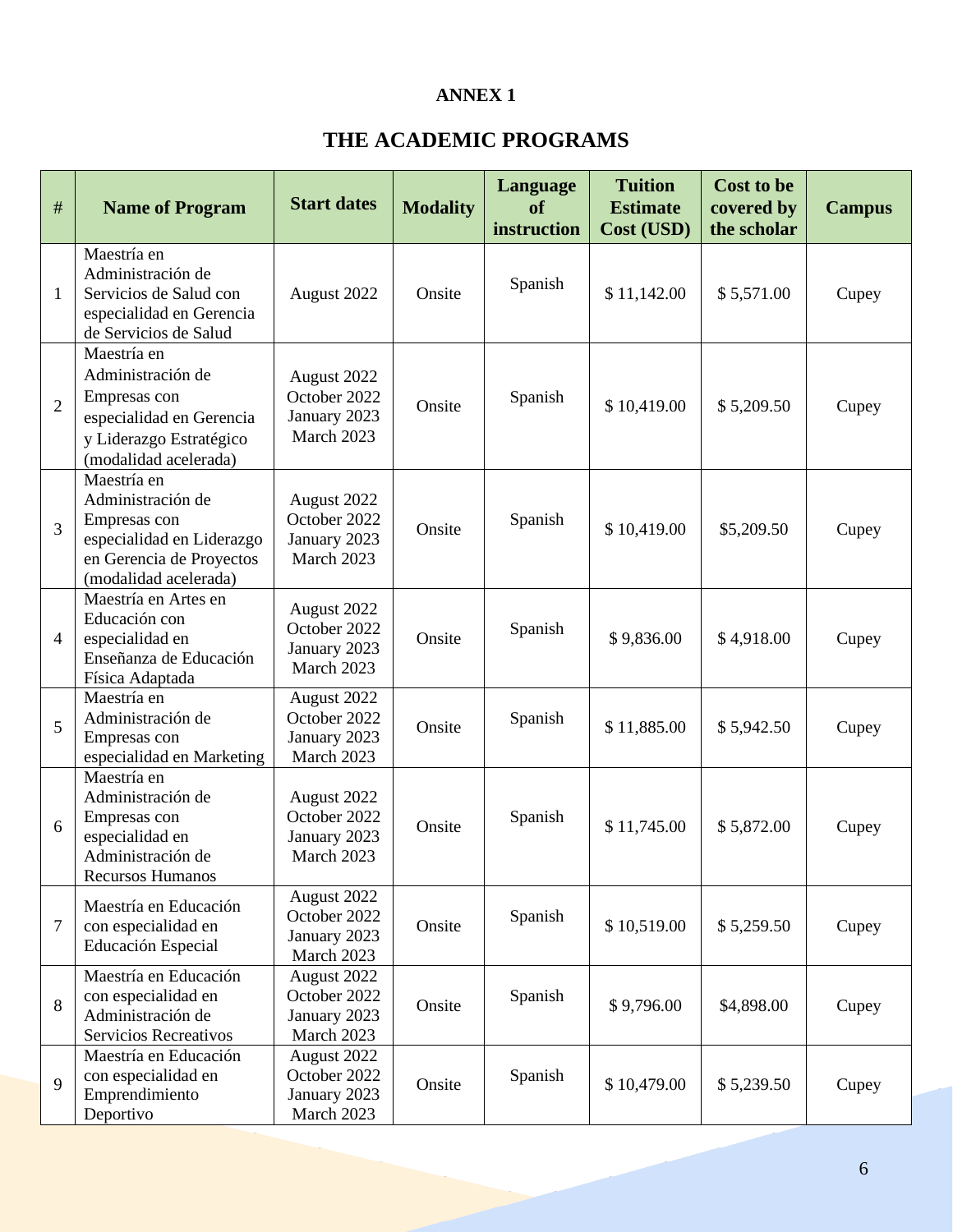| 10 | Maestría en Ciencias en<br>Gerencia Ambiental con<br>especialidad en<br>Conservación y Manejo<br>de Recursos Naturales | August 2022<br>October 2022<br>January 2023<br>March 2023 | Onsite | Spanish | \$11,282.00 | \$5,641.00  | Cupey  |
|----|------------------------------------------------------------------------------------------------------------------------|-----------------------------------------------------------|--------|---------|-------------|-------------|--------|
| 11 | Maestría en Ciencias en<br>Gerencia Ambiental con<br>especialidad en<br>Evaluación y Manejo de<br>Riesgo Ambiental     | August 2022<br>October 2022<br>January 2023<br>March 2023 | Onsite | Spanish | \$11,282.00 | \$5,641.00  | Cupey  |
| 12 | Doctorado en Ciencias<br>Ambientales (química,<br>biología o manejo<br>ambiental)                                      | August 2022<br>January2023                                | Onsite | Spanish | \$26,341.00 | \$13,170.50 | Gurabo |
| 13 | Doctorado en Psicología<br>en Consejería Psicológica                                                                   | August 2022<br>January2023                                | Onsite | Spanish | \$31,955.00 | \$15,977.50 | Gurabo |
| 14 | Doctorado en Educación<br>en Currículo, Enseñanzas<br>y Ambientes de<br>Aprendizaje                                    | August 2022<br>January2023                                | Onsite | Spanish | \$17,331.00 | \$8,665.50  | Gurabo |
| 15 | Doctorado en Educación<br>en Liderazgo educativo                                                                       | August 2022<br>January2023                                | Onsite | Spanish | \$17,376.00 | \$8,688.00  | Gurabo |
| 16 | Doctorado en<br>Administración de<br>Empresas en Gerencia                                                              | August 2022<br>January2023                                | Onsite | Spanish | \$24,989.00 | \$12,494.50 | Gurabo |
| 17 | Doctorado en<br>Administración de<br>Empresas en Sistemas de<br>Información                                            | August 2022<br>January2023                                | Onsite | Spanish | \$24,989.00 | \$12,494.50 | Gurabo |
| 18 | Doctorado en Medicina<br>Naturopática                                                                                  | August 2022                                               | Onsite | Spanish | \$78,495.00 | \$39,247.50 | Gurabo |
| 19 | Maestría en Educación en<br>Enseñanza del inglés<br>como segundo idioma                                                | August 2022<br>October 2022<br>January 2023<br>March 20   | Onsite | English | \$11,487.00 | \$5,743.50  | Gurabo |
| 20 | Maestría en<br>Administración de<br>Empresas en Gerencia de<br>Proyectos                                               | August 2022<br>October 2022<br>January 2023<br>March 20   | Onsite | Spanish | \$12,230.00 | \$6,115.00  | Gurabo |
| 21 | Maestría en<br>Administración de<br>Empresas en Gerencia de<br>Calidad                                                 | August 2022<br>October 2022<br>January 2023<br>March 20   | Onsite | Spanish | \$11,447.00 | \$5,723.50  | Gurabo |
| 22 | Maestría en<br>Administración de<br>Empresas en Cadena de<br>Suministros y Gerencia de<br>Materiales                   | August 2022<br>October 2022<br>January 2023<br>March 20   | Onsite | Spanish | \$12,110.00 | \$6,055.00  | Gurabo |
| 23 | Maestría en<br>Administración de<br>Empresas en Finanzas                                                               | August 2022<br>October 2022<br>January 2023<br>March 20   | Onsite | Spanish | \$12,773.00 | \$6,386.50  | Gurabo |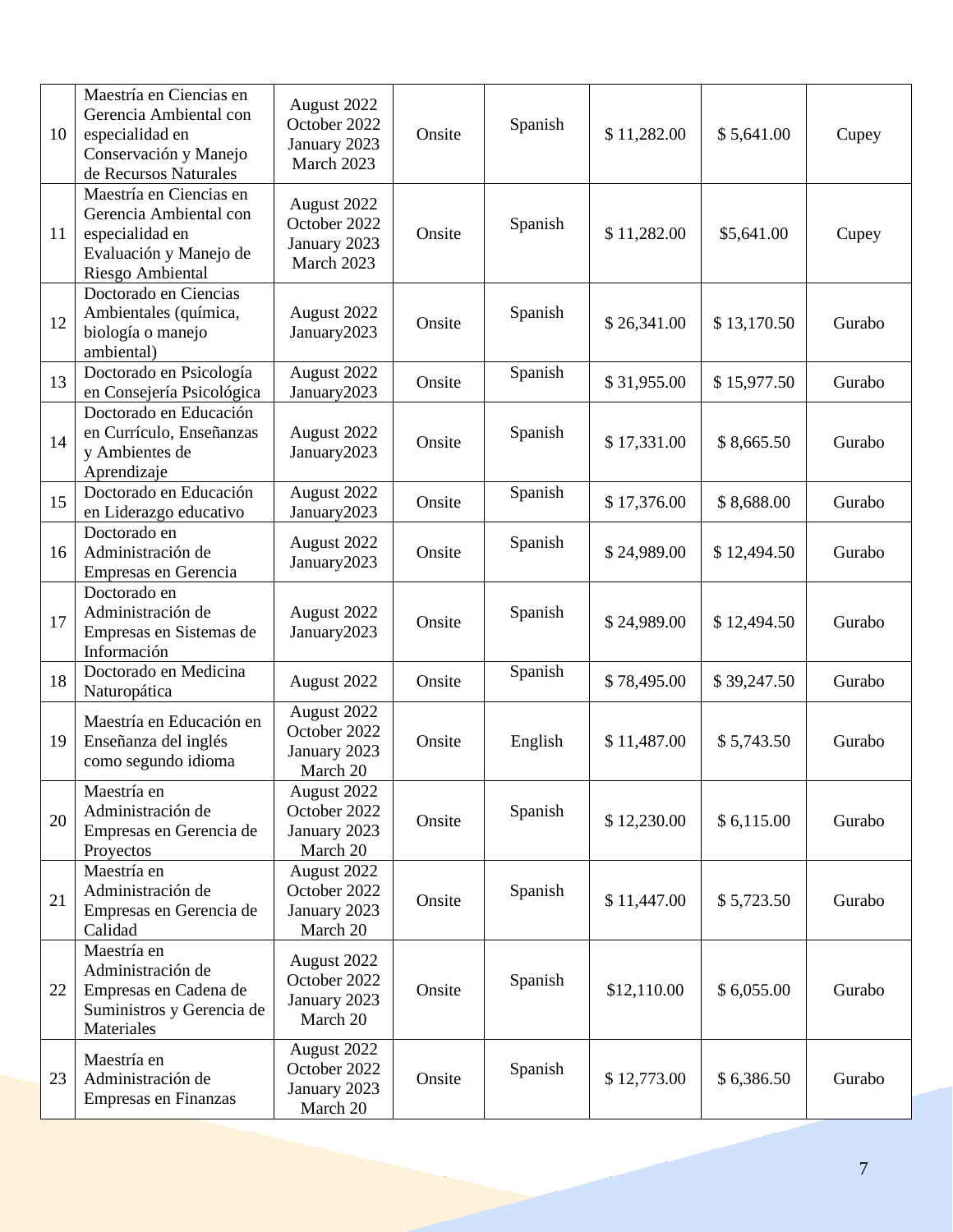| 24 | Maestría en Ingeniería<br>mecánica con<br>especialidad en energía<br>alternativa                                                            | August 2022<br>October 2022<br>January 2023<br>March 20   | Onsite | Spanish | \$8,615.00  | \$4,307.50  | Gurabo   |
|----|---------------------------------------------------------------------------------------------------------------------------------------------|-----------------------------------------------------------|--------|---------|-------------|-------------|----------|
| 25 | Maestría en Ciencias en<br>Administración de<br>Telecomunicaciones y<br>Redes                                                               | August 2022<br>October 2022<br>January 2023<br>March 20   | Onsite | Spanish | \$8,615.00  | \$4,307.50  | Gurabo   |
| 26 | Maestría en Ciencias en<br>Gerencia de Ingeniería                                                                                           | August 2022<br>October 2022<br>January 2023<br>March 20   | Onsite | Spanish | \$8,615.00  | \$4,307.50  | Gurabo   |
| 27 | Maestría en Ciencias de<br>Enfermería en Práctica<br>Avanzada de Medicina de<br>Familia                                                     | August 2022                                               | Onsite | Spanish | \$13,275.00 | \$6,637.50  | Gurabo   |
| 28 | Maestría en Ciencias<br>Ambientales Análisis<br>Ambiental                                                                                   | August 2022<br>October 2022<br>January 2023<br>March 20   | Onsite | Spanish | \$9,785.00  | \$4,892.50  | Gurabo   |
| 29 | Maestría en Ciencias<br>Ambientales (Manejo<br>Ambiental)                                                                                   | August 2022<br>October 2022<br>January 2023<br>March 20   | Onsite | Spanish | \$9,605.00  | \$4,802.50  | Gurabo   |
| 30 | Maestría en Relaciones<br>Públicas                                                                                                          | August 2022<br>October 2022<br>January 2023<br>March 20   | Onsite | Spanish | \$8,828.00  | \$4,414.00  | Gurabo   |
| 31 | Maestría en asuntos<br>Públicos en Servicios<br>Humanos                                                                                     | August 2022<br>October 2022<br>January 2023<br>March 2023 | Onsite | Spanish | \$10,684.00 | \$5,342.00  | Gurabo   |
| 32 | Bachillerato en Ciencias<br>en Turismo Internacional<br>y Hospitalidad con<br>concentración en<br>Gerencia de Hoteles                       | August 2022<br>October 2022<br>January 2023<br>March 2023 | Onsite | Spanish | \$27,605.00 | \$13,802.50 | Carolina |
| 33 | Bachillerato en Ciencias<br>en Turismo y<br>Administración de<br>Hoteles con concentración<br>en Planificación de<br>Eventos y Convenciones | August 2022<br>October 2022<br>January 2023<br>March 2023 | Onsite | Spanish | \$27,155.00 | \$13,577.50 | Carolina |
| 34 | Bachillerato en<br>Administración de<br>Empresas con<br>especialidad en Gerencia                                                            | August 2022<br>October 2022<br>January 2023<br>March 2023 | Onsite | Spanish | \$28,600.00 | \$14,300.00 | Carolina |
| 35 | Maestría en Ciencias<br>Biomédicas                                                                                                          | August 2022<br>October 2022<br>January 2023<br>March 2023 | Onsite | Spanish | \$9,941.00  | \$4,970.50  | Carolina |